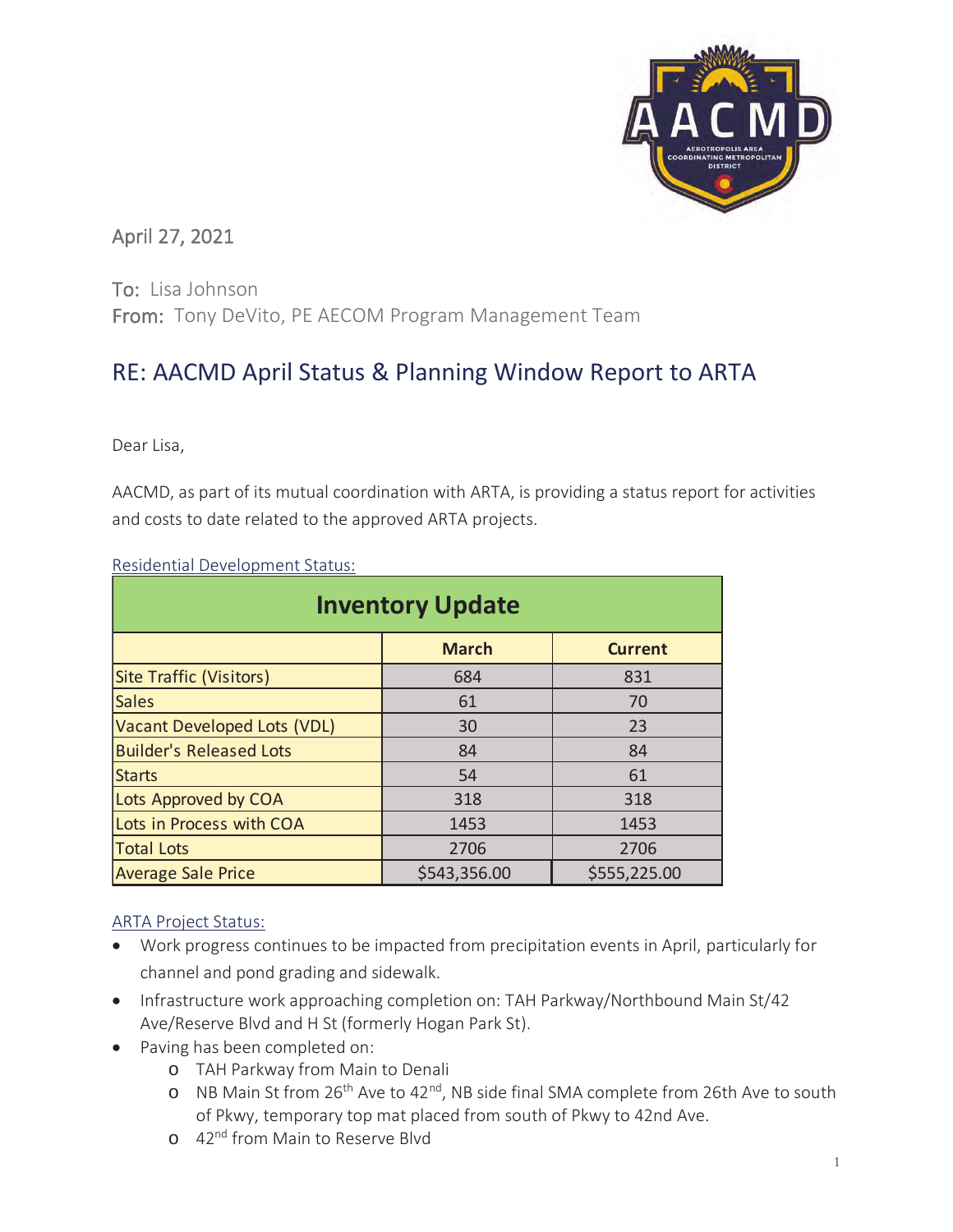

- o Denali from 42nd to roundabout at TAH Parkway.
- o Reserve Blvd from 38<sup>th</sup> Pkwy to 42<sup>nd</sup>
- o H St (formerly Hogan Park Blvd) from 38<sup>th</sup> Pkwy to TAH Pkwy
- Sidewalk and trail construction are ongoing along  $42<sup>nd</sup>$  Ave east of Denali, Reserve Blvd, and H St with scheduled completion by mid May 2021.
- Construction continues for TAH Pkwy (bridge structures including H St. bridge) east of Denali and Tributary T channel grading and drainage, water quality ponds, concrete trail. TAH Pkwy and Tributary T scheduled substantial completion 8/11/2021 (based on schedule update submittal 4/6/2021).
- E470 Interchange: The project team held 90% plan review meetings with E470 Authority staff and some City of Aurora staff on March 31 and a follow up comment review with larger COA staff on April 19 (+3 wk delay.) Design continues to progress over the next 30 days with anticipated final PS&E package now in August 2021. Proposed architectural presentation on structure aesthetics to E470 Construction Committee in April was requested by the Authority to move to the May meeting.
- I-70 Harvest Rd Interchange: Building on the approved PD1601 from CDOT, the Transportation Demand Management (TDM) meetings with CDOT/COA/ and DRCOG continue monthly with goal towards a negotiated IGA. Towards this goal a large virtual stakeholder group TDM workshop occurred on March 10, 2021. Subsequent to this workshop, our consultant HDR, has provided a Transportation Demand Management Analysis Draft Memorandum (attached). Roadway and bridge design continue to progress over the next 30 days. Negotiations with UP are progressing on negotiated span dimension of crossing at Smith Road.
- Powhaton Road Design: Conceptual design to commence in March with emphasis to look at intersection options that best connects 26<sup>th</sup>, TAH, Harvest and Powhaton.
- 26<sup>th</sup> Avenue Main St to Harvest: Conceptual design underway
- 38<sup>th</sup> Avenue: The project has been split into three portions (1. Picadilly-Tibet; 2. Tibet-E470; 3. Odessa -Picadilly) to expedite plan approval and facilitate potential construction (by others) of the portion between Picadilly and Tibet. Phase two Infrastructure plans have been submitted to City of Aurora for review and design team is responding to comments received. Phases three Infrastructure plans are 90% complete with outstanding items related to Tributary T and First Creek crossings and CLOMR process has begun. Grading and some paving of portion 1 was started by Majestic's Metro District and now completed. Grading of the northern section of portion from Himalaya to Odessa by TCMD. Water line work has been broken out of Construction Drawings and has begun. Design is projected to progress over the next 30 days. AACMD continues to work with ARTA's counsel and the City to coordinate responsibilities and commitments along the corridor.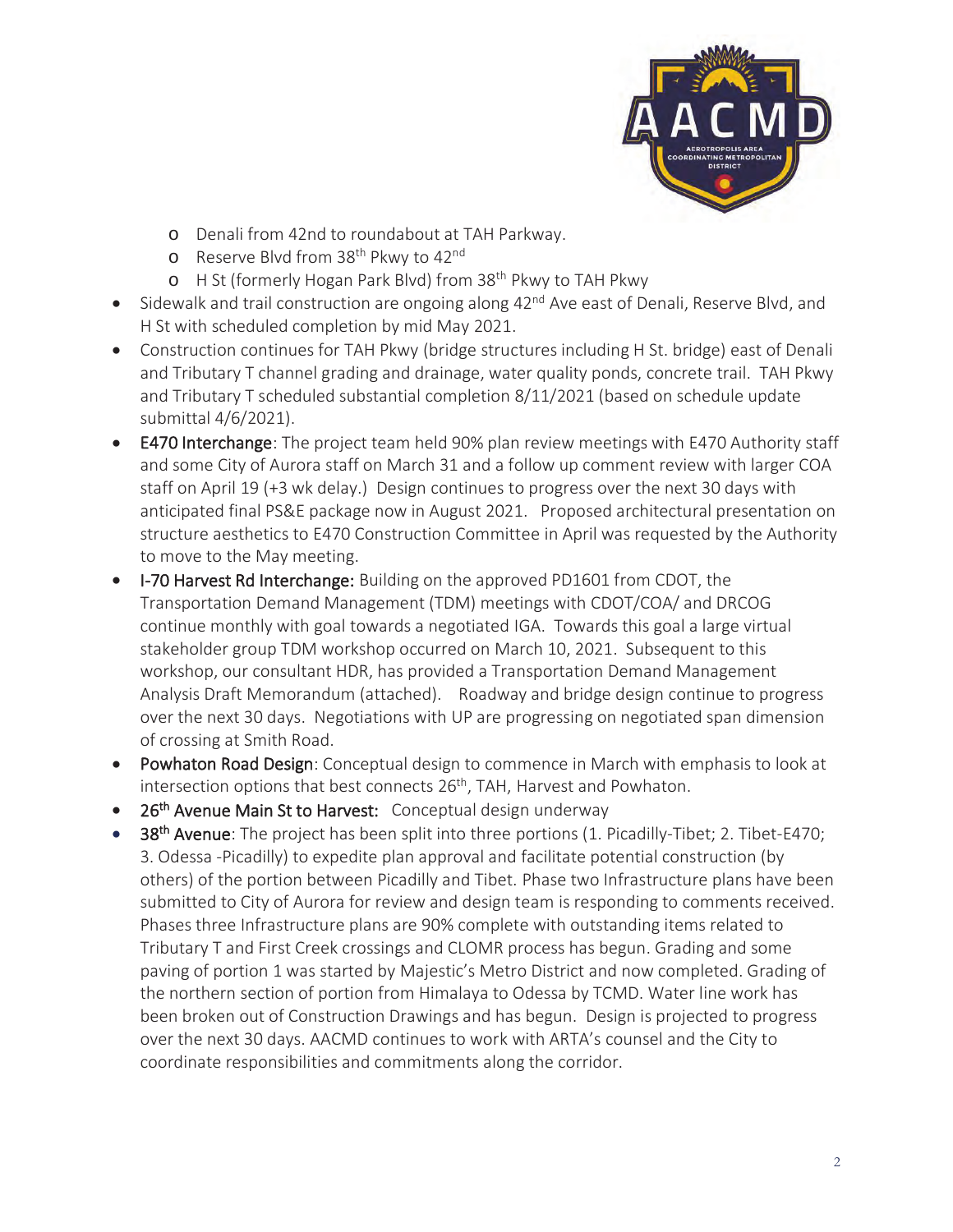

### • ARTA Costs to Date:

The District has approved, ratified and allocated funds for potential ARTA obligations per Draw 34 (4/7/21) as follows:

| <b>ARTA Budget Report</b> |                                  |
|---------------------------|----------------------------------|
|                           | Hodate: Draw 34 fundate 04/07/21 |

| <b>ARTA</b><br>Project | <b>Project Description</b>                  |   | <b>Total Project Cost</b> | <b>ARTA Share %</b> |    | <b>Project Cost</b><br>(ARTA Share) |              | <b>ARTA Share</b><br>(Spent to Date) |  | <b>AACMD Shared</b><br><b>ARTA Projects</b><br>(Spent to Date) |  | <b>AACMD</b><br><b>Other Projects</b><br>(Spent to Date) |
|------------------------|---------------------------------------------|---|---------------------------|---------------------|----|-------------------------------------|--------------|--------------------------------------|--|----------------------------------------------------------------|--|----------------------------------------------------------|
| Α                      | 48th Avenue - E470 to Main St               |   | 4,899,840                 | 35.0%               | Ś  | 1,714,944                           |              | $1,875$ \$                           |  | 3,483                                                          |  |                                                          |
| в                      | 48th Avenue - Main St to Harvest            |   | 6,082,560                 | 35.0%               |    | 2,128,896                           |              | 502                                  |  | 932                                                            |  |                                                          |
| c                      | 48th Avenue - Harvest to Powhaton           |   | 12,165,120                | 35.0%               |    | 4,257,792 \$                        |              |                                      |  |                                                                |  |                                                          |
| D                      | 38th Avenue - Himalaya to E470 (NB)         |   | 14,931,280                | 100.0%              |    | 14,931,280                          |              | $571,456$ \$                         |  |                                                                |  |                                                          |
| E                      | 38th Avenue - Himalaya to E470 (SB)         |   | 8,039,920                 | 100.0%              | s  | 8,039,920 \$                        |              | $556,133$ \$                         |  |                                                                |  |                                                          |
| F                      | TAH Parkway - E470 to Main St               |   | 3,674,880                 | 100.0%              |    |                                     |              |                                      |  |                                                                |  |                                                          |
| G                      | TAH Parkway - Main St to Denali Blvd        |   | 7,349,760                 | 40.0%               | Ś. | 15,774,144                          | Ŝ            | 10,667,740 \$                        |  | 17,653,947                                                     |  |                                                          |
| Н                      | TAH Parkway - Denali Blvd to Powhaton       |   | 26,169,600                | 35.0%               |    |                                     |              |                                      |  | 21,849                                                         |  |                                                          |
|                        | 26th Avenue - E470 to Main St               |   | 3,210,240                 | 35.0%               | Ś  | $1,123,584$ \$                      |              | 266,757                              |  | 495,406                                                        |  |                                                          |
|                        | 26th Avenue - Main St to Harvest            |   | 9,630,720                 | 35.0%               |    | 3,370,752                           |              |                                      |  |                                                                |  |                                                          |
| K                      | 26th Avenue - Harvest to Powhaton           |   | 14,530,560                | 35.0%               |    | $5.085.696$ \$                      |              | 18,600 \$                            |  | 34,542                                                         |  |                                                          |
|                        | Powhaton Road - I-70 to 26th St             |   | 18,928,000                | 65.0%               |    | 12,303,200                          |              | 294,907 \$                           |  | 23,711                                                         |  |                                                          |
| M                      | Powhaton Road - 26th St to 48th             |   | 32,032,000                | 65.0%               |    | 20,820,800                          |              |                                      |  |                                                                |  |                                                          |
| N                      | Powhaton Road - 48th to 56th                |   | 25,920,000                | 65.0%               | s  | 16,848,000                          |              |                                      |  |                                                                |  |                                                          |
| 0                      | E470/38th Interchange                       |   | 24,000,000                | 100.0%              | s  | 24,000,000                          |              | 4,990,651 \$                         |  | 20,976                                                         |  |                                                          |
| P                      | -70 Interchange                             |   | 36,000,000                | 100.0%              | Ś  | 42,080,000 \$                       |              | 1,778,352                            |  |                                                                |  |                                                          |
| Q                      | Powhaton Interim Interchange                |   | 6,080,000                 | 100.0%              |    |                                     |              |                                      |  |                                                                |  |                                                          |
| R                      | Picadilly Interchange (NEATS) (Design Only) | Ŝ | 49,440,000                | 5.0%                |    | 2,472,000 \$                        |              |                                      |  | 30,512                                                         |  |                                                          |
|                        | Cost Verification                           |   |                           |                     |    |                                     |              | $124, 174$ \$                        |  | 424,347                                                        |  |                                                          |
|                        | Total \$                                    |   | 303,084,480               | 57.7%               | Ś. | 174,951,008                         | ۱s           | $19,271,146$ \$                      |  | 18,709,704 \$                                                  |  | 42,970,037                                               |
|                        |                                             |   |                           |                     |    | <b>TAH Total Spent to Date:</b>     | \$80,950,886 |                                      |  |                                                                |  |                                                          |

ACMD has requested reimbursement of cost to date. AACMD will be holding its next meeting on May 20, 2021 to ratify any outstanding costs incurred and will report those on our next report.

#### ARTA - Future Projections:

ARTA total projects (2018\$) = \$174,951,008. Approximate percent complete @ Draw 34 remains at 11%

# AACMD Project Status and Costs (Approximate Costs):

- Approximately \$20M and \$61M (Includes ARTA) in design and construction contracts;
- Incurred approximately \$81M in design and construction.
- Projected NOA's over next 90 days of  $$3M$  depending on approvals, see list below.
- The following projects (not ARTA associated) are in design:
	- o Preliminary Plan 02 Tributary T/Landscaping Conceptual Merrick
	- o Preliminary Plan 03 Southwest collector Cage
	- o Preliminary Plan 04 Central Collector -Cage/HR Greene
	- o 38th Parkway (Powhaton-Monaghan) -On Hold
	- o 38th Parkway (Reserve-Powhaton) On Hold
	- o Recreational Center 01 Working with pool designer for site layout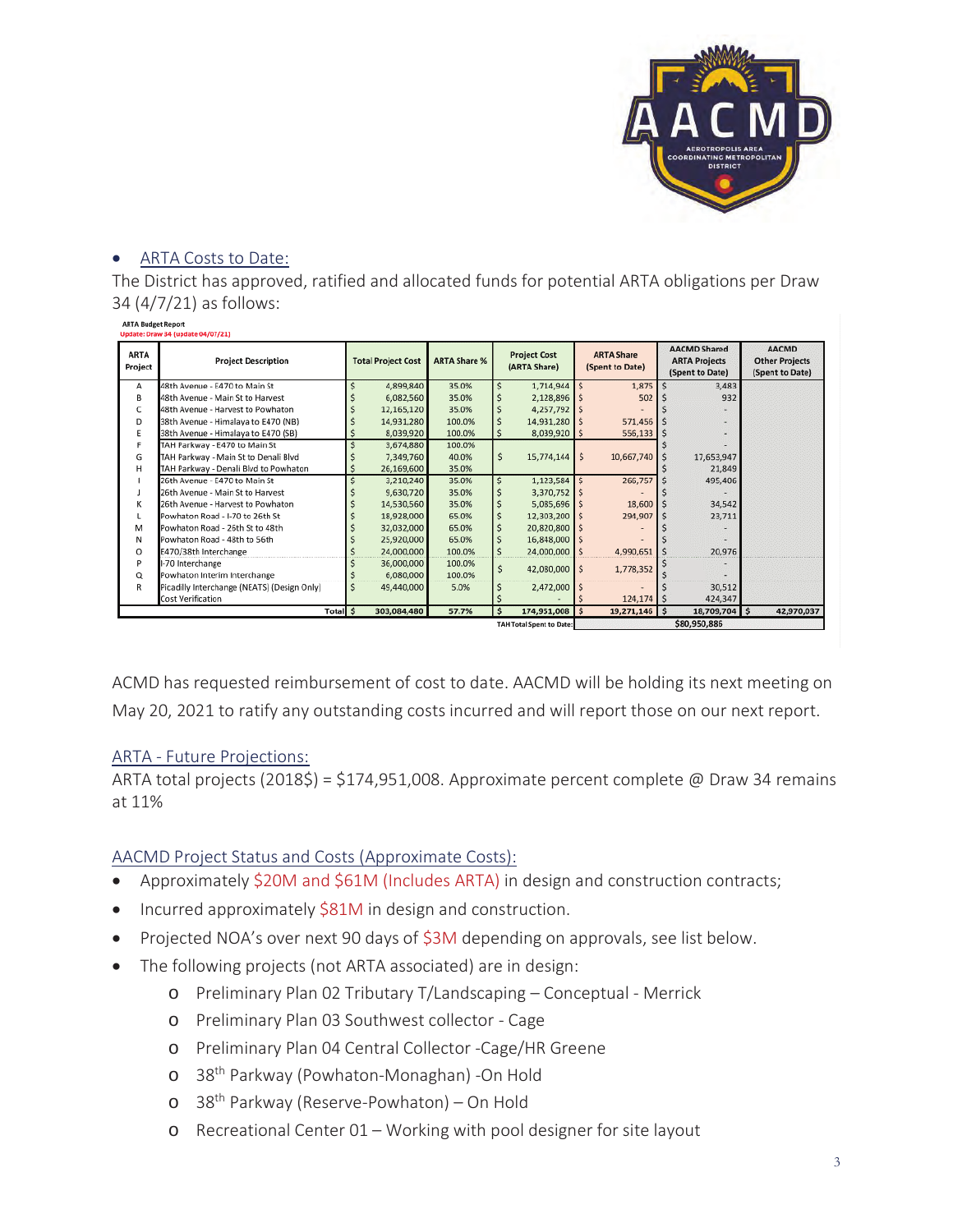

- o Park Site 02
- o Park Site 03
- o ATEC (Section 21) Grading (Pending Stormwater Plan Approval)

# Additional Detail and Current Construction Activity:

- The Aurora Highlands Parkway: Utility and roadway infrastructure is complete from Main St. to Denali Blvd. and open to public traffic. Main Street northbound (Phase 3) intersection is complete with the Main St bridge complete except masonry and lighting. Traffic has been switched to Main St. northbound lanes in the interim condition. Eastbound Pkwy bridge and Westbound Pkwy Pedestrian underpass work is complete with backfill near completion. Foundation and wall work is complete and superstructure work has started for North-South Collector (H St) bridge over Trib T. Eastbound Pkwy Pedestrian crossing wall footings and bottom slab are complete with wall construction ongoing. Utilities are substantially complete from Denali Blvd to H St. Final grading for Ponds 8570 and 511 is complete with trickle channel and other drainage structure work is ongoing.
- Tributary T: The E470 box culvert extension is complete, and work continues for inlet apron and wingwalls. Earthwork cut from commercial site between Main Street and E470 to fill for future TAH Pkwy and E470 interchange substantially complete. Channel work is substantially complete between Main St and the Entry Monument. Other channel, pond and trail work continues including Boulder Drop Structure and Pond 8507 North.
- Main Street: Northbound complete with temporary top mat paving to be removed and replaced with permanent SMA approximately May/June 2021. Grading and soil nails for colloidal walls, added engineered stone masonry and other architectural treatments have begun at the Main Street Bridge. Finished grading earthwork for southbound Main St. from 26<sup>th</sup> Ave to TAH Pkwy is complete. Finished grading earthwork for southbound Main St. from 38<sup>th</sup> Place to 42<sup>nd</sup> Ave. to begin in May 2021.
- 42nd Avenue Phase 1 (Main to Denali): Paving Phase 1a complete, Phase 1b (north side) COA 36" waterline continues with completion approximately by end of April 2021.
- 42nd Avenue Phase 2 (Denali to Reserve Blvd): Paving striping complete, sidewalk underway
- **Reserve Boulevard from 42<sup>nd</sup> to 38<sup>th</sup> Parkway**: Paving and striping complete, sidewalk underway
- H St (formerly Hogan Park St): Paving and striping complete, sidewalk underway
- Community Markers 5A & 5B at N & S limits facing E470: Substantially complete, except lighting and electrical service to complete by end of May 2021.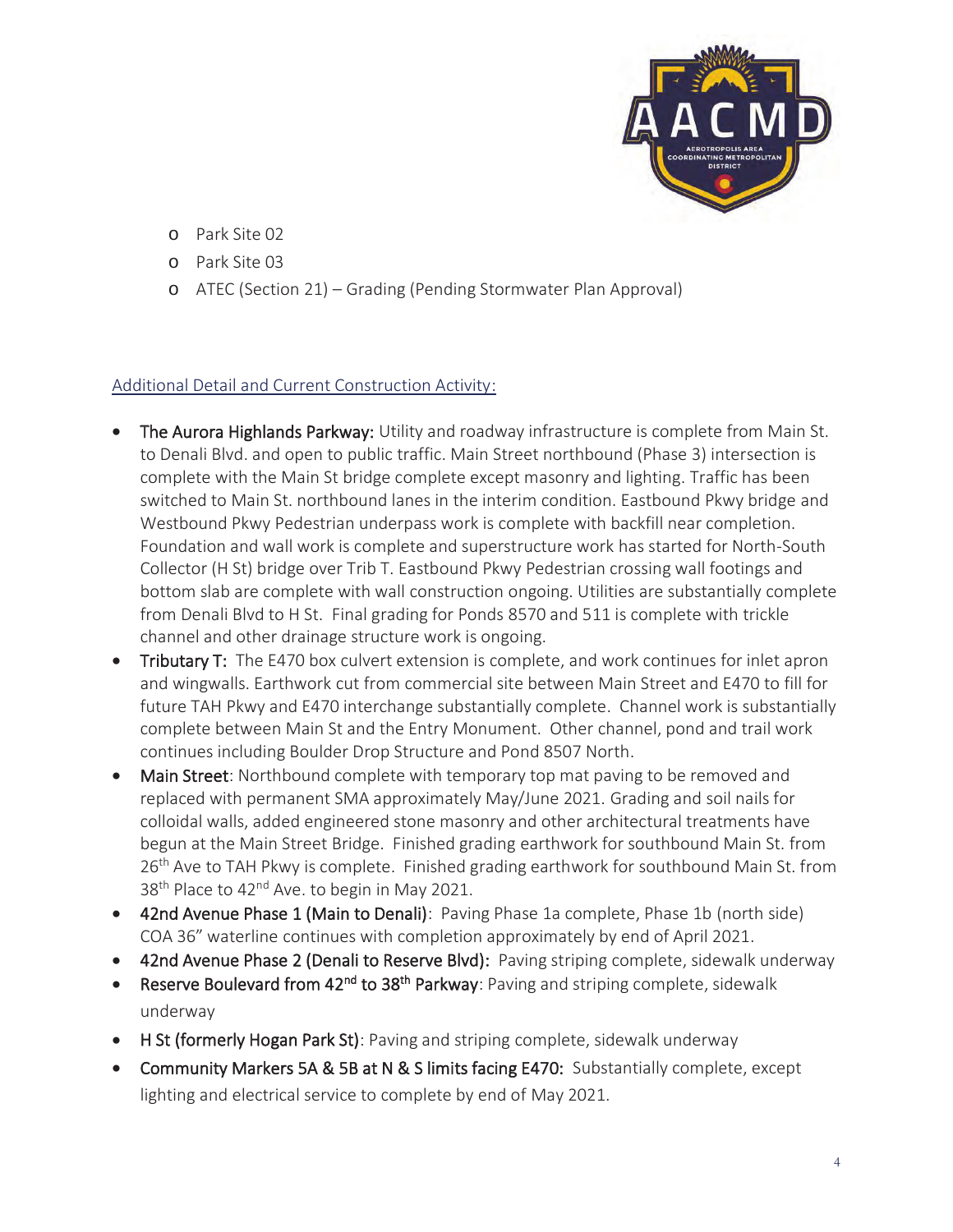

- Street Lighting: Light pole base installation is complete. Light pole installation is complete on Denali, NB Main St. and TAH Pkwy. Installation of conductor and panel terminations underway on Main St. and TAH Pkwy. Light pole installations, terminations, and grounding on Reserve Blvd scheduled to complete by end of April 2021. Lights on Main, TAH Pkwy and Denali to be energized by middle of May 2021.
- 38<sup>th</sup> Pkwy east of Reserve Blvd (emergency access road): Road base has been in place since October 2020. Plans for a paved asphalt surface have been prepared and submitted to the City of Aurora. Several iterations of plans have occurred with City approval still pending.
- COA 36" waterline: Installation complete. The line has been charged for testing. Pressure drops (leaking) has occurred in runs along 42<sup>nd</sup> Ave. and Main St. Further investigation underway to determine exact locations of leaks.
- 26<sup>th</sup> Ave Reconstruction at Main St: Work to begin in May and complete by end of June 2021.
- Landscaping: Work started on 4/22/21 with focus on Main St., TAH Pkwy, and Denali.

Design Complete but not Contracted: CMAR contract with JHL has been executed and the following work to be performed through the CMAR contract.

- $\bullet$  42<sup>nd</sup> Ave Ph 1b (north side from Main to Denali)
- Main St and TAH Pkwy Intersection Signal and Lighting
- Perimeter Fence (concrete and metal)
- 60" Prairie Water Line (Material only procurement due to long manufacture lead times)

# Consultants Currently Under Contract and Working on ARTA Projects:

Program Management/Assistance: AECOM/Summit Strategies Cost Verification: Schedio Civil/Traffic Engineering: AECOM, HR Green, FHU, BLN (sub HDR), Clanton, Merrick and Cage Environmental: ERC and SRM Surveying: Aztec Geotechnical: CTL and Kumar Construction Management: AECOM/JHL Subsurface Utility Engineering: LambStar Landscaping: Norris Design